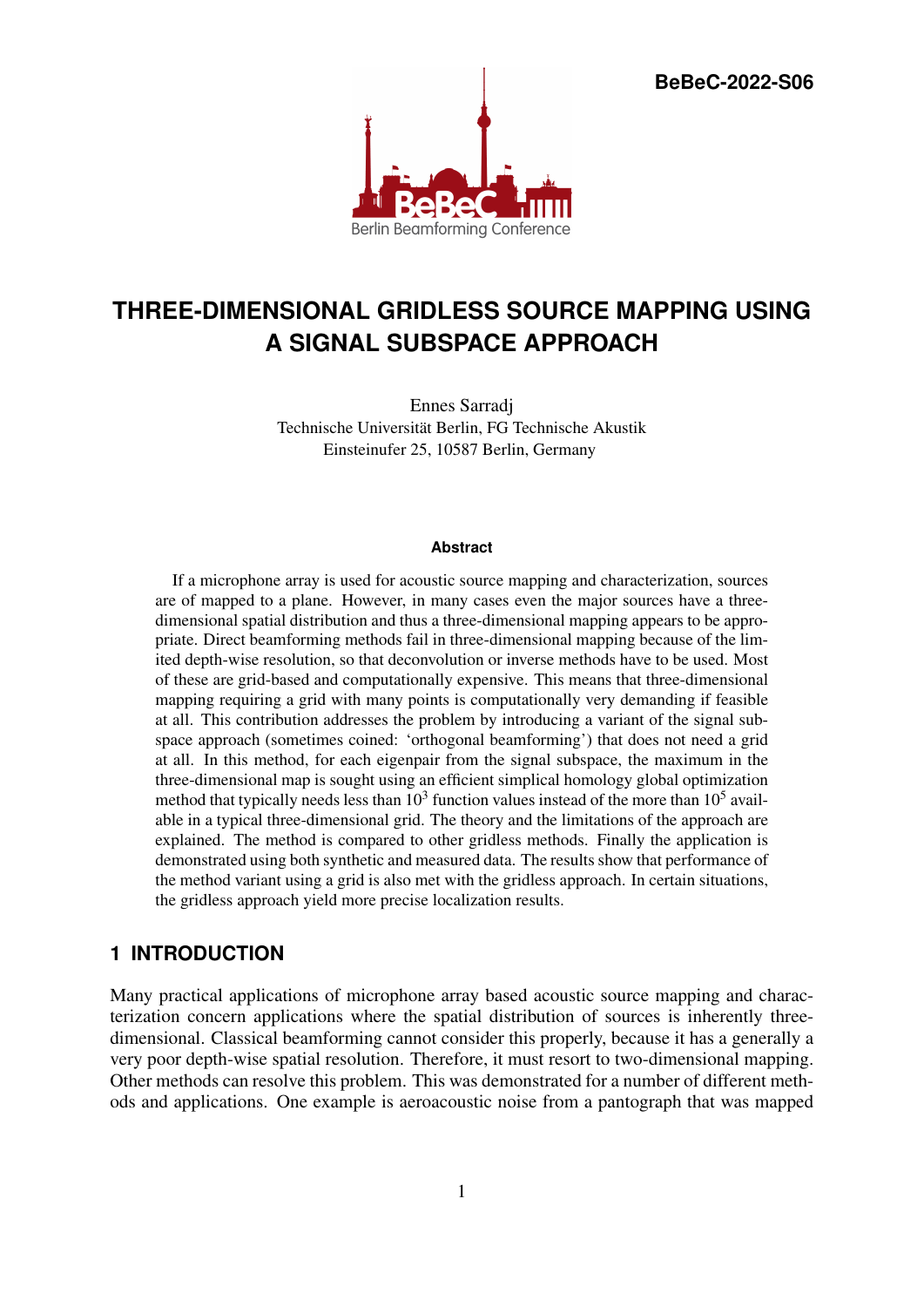using Clean-SC [\[2\]](#page-9-0). Other examples are Clean-SC, DAMAS, General Inverse Beamforming and SC-DAMAS applied to distributions of point sources [\[9\]](#page-9-1), two IRLS based methods applied to an airfoil in an open jet [\[1\]](#page-9-2). Recently Clean-SC was also applied to three-dimensional underwater acoustics [\[10\]](#page-10-0). Many more examples can be found in literature.

Nearly all methods used for source mapping use a search grid as a basis for estimating the position of sources. The grid contains all *N<sup>G</sup>* possible source positions with a region of interest (ROI). The distance between possible source positions limits the spatial resolution of the source map. If the ROI is three-dimensional, much more such positions are of interest and therefore *N<sub>G</sub>* becomes considerably larger as in the case of a two-dimensional ROI. Thus, instead of  $N = 10^{3...4}$  as in the two-dimensional case,  $N = 10^{5...6}$  must be considered. This fact has a severe impact on the computational effort. Even in the optimistic case that the necessary number of computing operations scale only linearly with *NG*, long computation times are needed. Depending on the method, very large  $N<sub>G</sub>$  can lead to a computational effort that is no longer acceptable, see the detailed analysis given in [\[4\]](#page-9-3).

Actual sources are often estimated only at very few positions in the grid. In other words, the spatial distribution of sources is sparse. Therefore it is obvious that one could think of an approach that does not rely on a grid at all, but estimates the position of the source in a different way. One example for such an approach is [\[8\]](#page-9-4), where a global optimization problem for both source positions and strengths is solved using genetic programming. It turns out that this works well if the global optimization problem is not too difficult to solve, which is no longer the case at shorter wavelengths and higher frequencies. Another example is [\[7\]](#page-9-5), where a convolutional neural network is applied to directly estimate both position and source strength. However, the network needs extensive training and cannot readily be applied.

Some of the more classical grid-based methods can in principle also be reformulated into optimization problems where the solutions gives both the coordinates and strength of sources. In present contribution this exercise shall be performed for the method proposed in [\[11\]](#page-10-1), sometimes coined "orthogonal deconvolution". In what follows, first a short review of the grid-based version of that method is given, then the gridless reformulation is proposed and the solution strategy using the simplical homology global optimization method is explained. Finally the application is demonstrated for synthetic data case as well as measured data from an experiment in an aeroacoustic windtunnel.

# **2 SIGNAL SUBSPACE METHOD**

The method is based on the following model of the sound field. Consider a sound source that cause a complex-valued sound pressure *q* at some reference location  $x_0$ . Then, the sound pressure at at the *i*-th microphone of an array of *N* microphones is given by

$$
p(\mathbf{x}_i) = a(\mathbf{x}_i, \mathbf{x}_0, \mathbf{x}_s) q(\mathbf{x}_s).
$$
 (1)

where  $x_s$  is the location of the source. The transfer function  $a(x_i, x_0, x_s)$  depends on the acoustic environment and may also consider the presence of flow. If *M* sources are present, then their contributions superpose at each microphone. The vector containing the sound pressures at all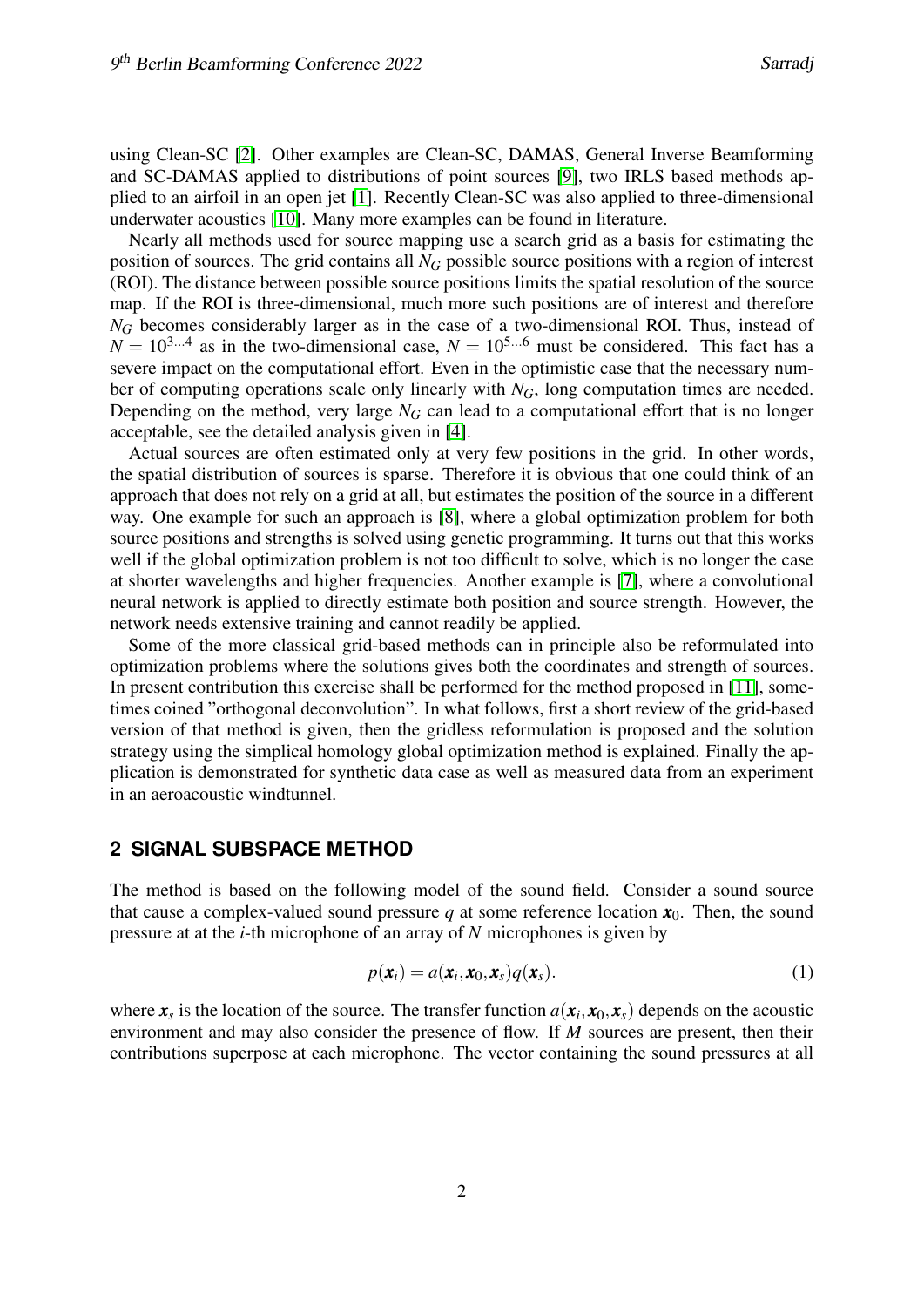microphones is then

$$
p = Aq + n,\tag{2}
$$

with the matrix **A** containing all transfer functions between source and microphone positions and *n* adds possible contributions from noise or non-acoustic pressure fluctuations.

Assuming that the noise signals at all microphones are of equal power  $n^2$  and mutually uncorrelated, the cross spectral matrix of the microphone signals is given by

$$
G = ASAH + n2I.
$$
 (3)

If the analysis is restricted to uncorrelated source signals, the source cross spectral matrix *S* is a diagonal matrix whose elements correspond to the power of the source signals measured at  $x_0$ and representing the contribution of individual sources.

Conventional beamforming seeks to estimate this by filtering out the apparent contribution from a possible source at location  $x_t$  within a grid of  $N_G$  possible source positions. This is done by multiplying the cross spectral matrix of microphone signal with a vector of filter coefficients:

$$
B(\mathbf{x}_t) = \mathbf{h}^H(\mathbf{x}_t) \mathbf{G} \mathbf{h}(\mathbf{x}_t).
$$
 (4)

The steering vector  $h$  depends on the vector  $a$  of all transfer functions that relate  $x_t$  to any of the microphones. The result for the case that  $x_t$  from the grid coincides with a source position is either a local maximum or it equals the contribution of this source. Which of both is applicable depends on the chosen formulation of the steering vector [\[3,](#page-9-6) [12\]](#page-10-2). A source map on the grid can be constructed by evaluating  $B(\mathbf{x}_t)$  for all  $N_G$  locations  $\mathbf{x}_t$  in the grid.

The cross spectral matrix is positive semidefinite. Its eigendecomposition yields

<span id="page-2-0"></span>
$$
G = VLV^H. \tag{5}
$$

with the diagonal matrix  $\boldsymbol{L}$  containing the real-valued and positive eigenvalues and  $\boldsymbol{V}$  the eigenvectors. The eigenvalues can be split into the *M* largest, with the corresponding eigenvectors spanning the signal subspace and the *N* − *M* smallest, with the corresponding eigenvectors spanning the noise subspace.

It can be shown [\[11\]](#page-10-1) that each of the eigenvalues  $\Lambda_{Sii}$  from the signal subspace approximates the contribution from one of the sources. Then, using

$$
B_i(\mathbf{x}_t) = \mathbf{h}(\mathbf{x}_t)^H \mathbf{G}_i \mathbf{h}(\mathbf{x}_t).
$$
 (6)

a map for just source *i* can be constructed when  $G_i = v_i \Lambda_{Sii} v_i^H$  is the rank-1 cross spectral matrix reconstructed using just one eigenvalue / eigenvector pair. Note the [\(6\)](#page-2-0) can be efficiently evaluated by computing just one vector - vector product per grid point. If an appropriate formulation for the steering vector is used, e.g. formulation IV from [\[12\]](#page-10-2), then the maximum value in the map corresponds to the source position. In principle, this position can be found with high accuracy if the spatial resolution of the grid is high. This corresponds to large number of grid points  $N_G$ , especially in the three-dimensional case.

To construct a global map of all sources, a map is constructed for each *i* from the signal subspace. Then the  $x_t$  for the maximum  $B(x_t)$  in map *i* is taken as the location of source *i*, and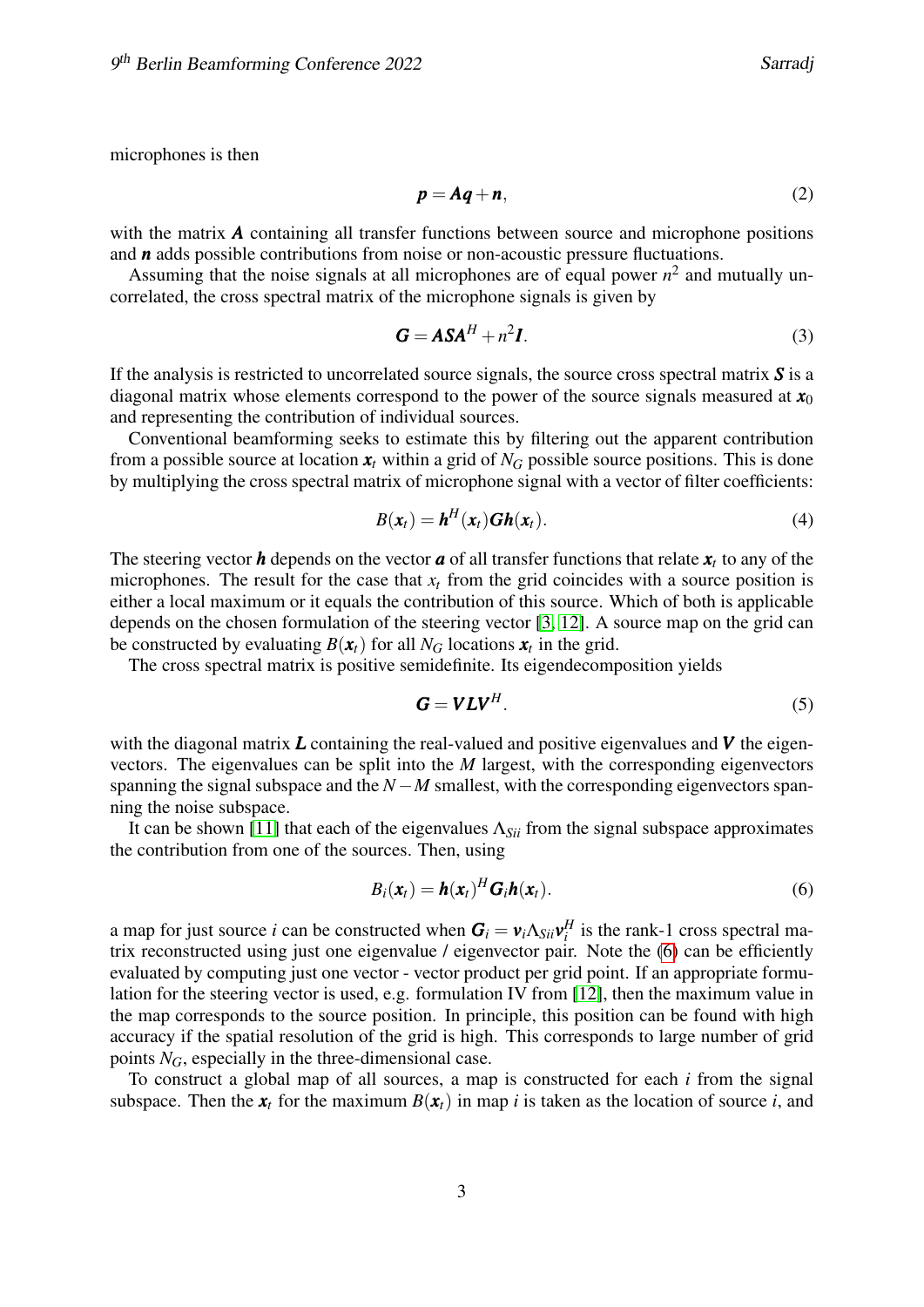Λ*Sii* as its strength. Thus, the global map is sparse and contains only as many nonzero elements as there are sources.

### **3 GRIDLESS FORMULATION**

The maps for individual sources need only to be evaluated the find the maximum. No further use is made of these maps. This leads to the conclusion that while the maps themselves are not needed, it could be more efficient not to compute them at all, but just finding the location of global maximum

$$
\underset{\mathbf{x}_t \in \mathbb{R}^3 \cap \mathbf{x}_t \in ROI}{\arg \max} B_i(\mathbf{x}_t). \tag{7}
$$

The constraints restrict the solution to the region of interest (ROI) where sources are expected. This is an optimization problem. Because  $B_i(x_t)$  may have many local maxima, a global optimizer is needed to solve this problem. Moreover, as the gradient of the objective function is not known, the optimizer cannot make use of it.

One possible algorithm to solve the problem is the simplical homology global optimizer [\[5\]](#page-9-7). If the problem is reformulated so that the sought  $x_t$  is the global minimum, this optimizer is known to find it under condition of Lipschitz smoothness that is fulfilled in the case of  $B_i(\mathbf{x}_t)$ . It works by sampling the ROI and constructing a simplical complex. From this, locally convex subdomains are identified and within these an appropriate local minimizer can be used to find the minima. Details on how the subdomains are identified using homology theory see [\[5\]](#page-9-7).

For the initial sampling, a uniform distribution of sampling points is needed. Following [\[5\]](#page-9-7), the low-discrepancy Sobol sequence [\[15\]](#page-10-3) is applied. This gives a quasirandom distribution of  $2<sup>k</sup>$  points within the bounds of the ROI. Other sampling options turned out to be less efficient for the problem considered here and needed more evaluations of the objective function to arrive at a similar result. The Nelder-Mead algorithm [\[6\]](#page-9-8) is chosen as local minimizer despite not handling constraints in the available implementation. This turned out to be no problem in the present case. Other local minimizers that handle constraints do so at the cost of additional evaluations of the objective function.

### **4 DATA**

The gridless method is evaluated here using two different data sets. One data set is from a synthetic test case and the other from an experiment in an aeroacoustic wind tunnel. Both data sets are analyzed using the proposed method as well as the signal subspace method using a three-dimensional grid. This allows for the comparison of the results.

#### **4.1 Three point sources**

The synthetic test case simulates three point sources emitting white noise signals in front of a 64 microphone array. It resembles the test case from [\[12\]](#page-10-2), see Fig. [1.](#page-4-0) The positions of the sources are chosen randomly within a mapping region in front of the array. All coordinates and lengths are nondimensionalized by the aperture *d* of the array. This means that also the frequency has to be nondimensionalized as a Helmholz number  $He = fd/c$ , where *c* is the speed of sound.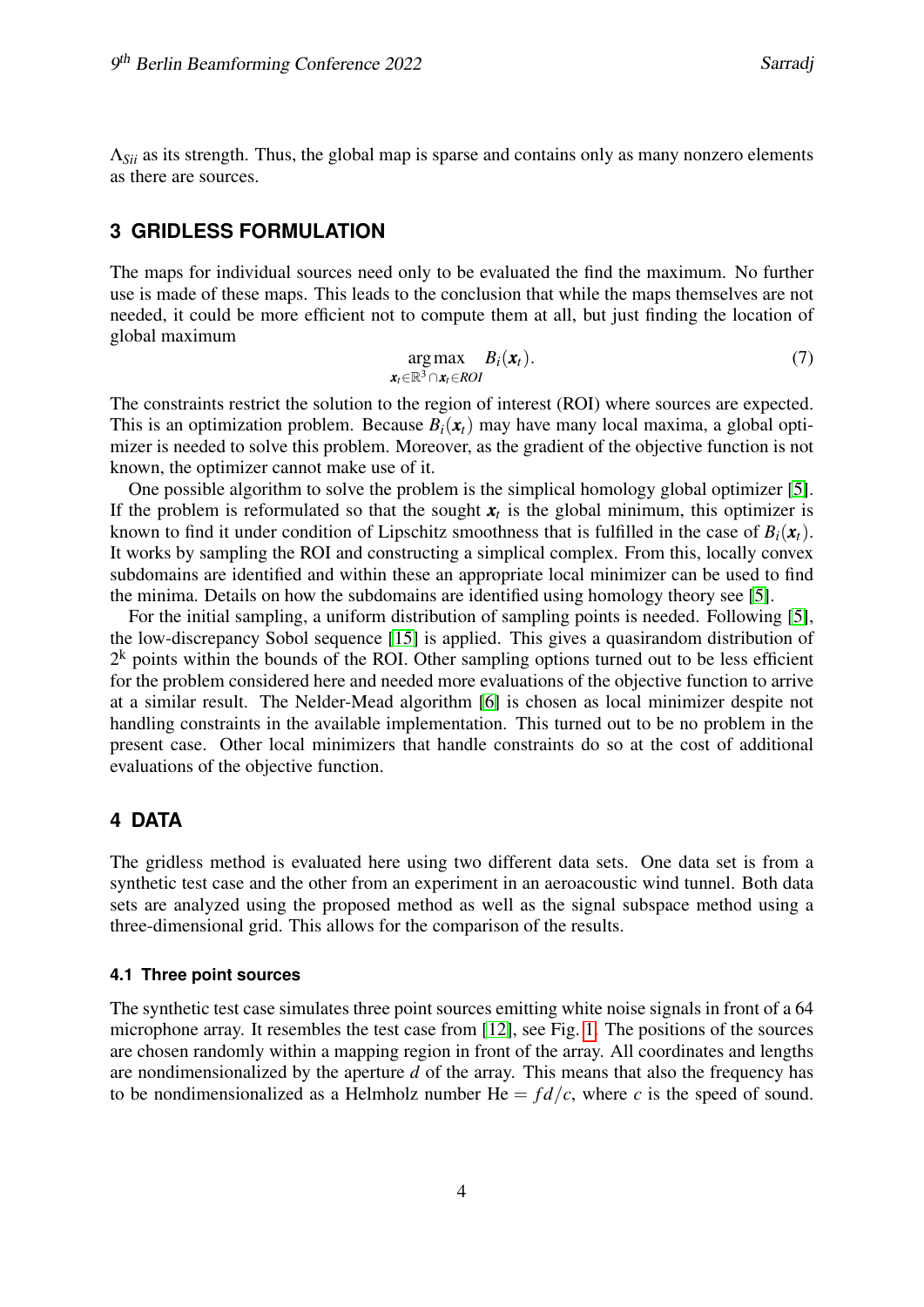Source levels were chosen to be different with source A having the highest level, and source B and C having a level 10 dB and 22 dB less, respectively.

Simulation of the microphone signals was performed for 512000 samples using a sampling frequency of  $He = 150$ . The sampled microphone signal were partitioned into blocks of 1024 samples with an overlap of 50%. Following the application of a von Hann window and a fast Fourier transform, the cross spectral matrix was computed for frequency bins with a width of He  $\approx$  0.145 as an average of 999 blocks.

The data was processed using both the signal subspace method with a grid and the gridless variant proposed here. The grid is covering the mapping region of  $1.25 \times 1.25 \times 1.0$  with a resolution of 0.02, thus having a total of 208896 grid points. For the gridless approach, the ROI was set to the same extent as the grid. The simplical homology global optimizer was provided with 256 initial sampling points and needed approximately 400 overall function evaluations at each frequency bin and eigenvalue considered to find the maximum.



<span id="page-4-0"></span>*Figure 1: Scene with three point sources and 64 microphone array (adapted from [\[12\]](#page-10-2)). The mapping region dimensions are 1.25 × 1.25 × 1.0 apertures.*

#### **4.2 Aeroacoustic experiment**

The experiment concerns a NACA0012 airfoil with a 0.2 m chord and a span of 0.4 m in a open jet with 0.2 diameter and a speed of 86.9 m/s, which was already used as a test case in [\[13\]](#page-10-4). Sound is generated from the interaction of the jet shear layer and the airfoil as well as at the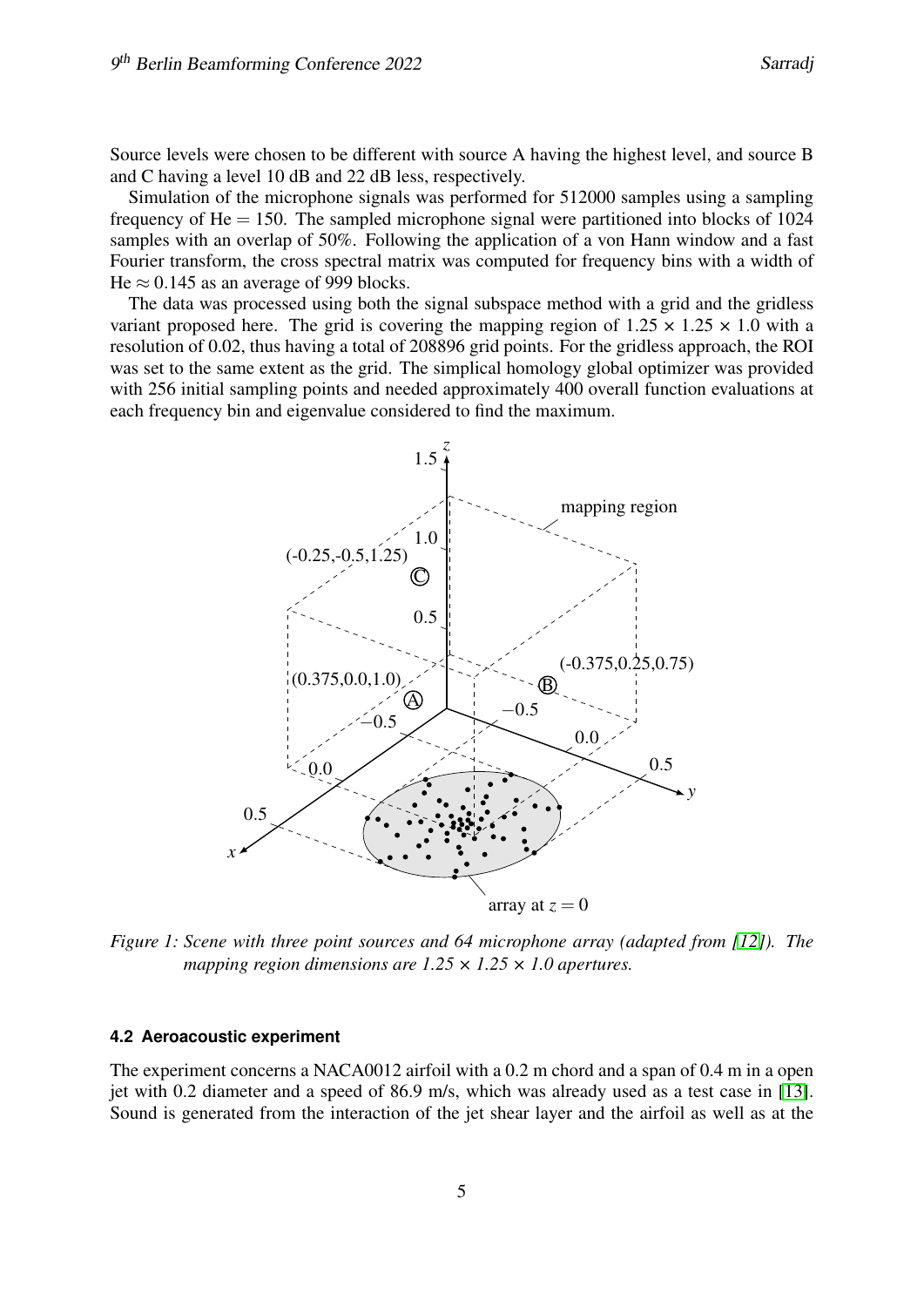

*Figure 2: Schematic of setup with NACA0012 airfoil in windtunnel*

trailing edge where the turbulent boundary layers from the flow over both sides over the airfoils interact.

A 56 microphone array with an aperture of 1.3 m was mounted in a plane in 0.715 m distance from the airfoil plane. The airfoil leading edge was 0.05 m downstream of the nozzle. Microphone signals were sampled at 51200 Hz for a duration of 40 s and the cross spectral matrix was computed from 50% overlapping blocks of 1024 samples each and using the von Hann window. The steering vectors were computed considering the refraction in the thick shear layer using a ray casting method [\[13\]](#page-10-4).

Again, both gridded and gridless variants of the signal subspace method were used to process the data. The ROI was stretching from  $x = -0.3...0.1$  m,  $y = -0.2...0.2$  m and  $z = 0.5...0.9$  m. The grid (same extend as the ROI) had a total of 531441 grid points. The optimizer for the gridless method was supplied with the same parameters as in the three source case.

# **5 Results**

For the three point source case, the number of sources implies that the largest three eigenvalues have to be used. That means for all frequency bins, both methods are mapping three sources. Fig. [3](#page-6-0) shows the results for the estimation of sound pressure level contributions of the three sources from both methods. The estimation is done by considering any contribution mapped to within 0.02 from the true position of the source. For the gridded method this is equivalent to at least one grid point spacing. Generally, both methods produce similar results. For some frequency bins, no contribution is estimated as the sources are not mapped within 0.02, but further away. The possibility of somewhat wrong mapping is a property of the signal subspace method and the conditions for this are explained in [\[11\]](#page-10-1) in more detail. It appears to happen more often for the gridded variant, which can be explained by the fact that the grid does not allow to map to arbitrary positions, but only to discrete positions given by the grid. Thus the precision of the estimated position is less than for the gridless method.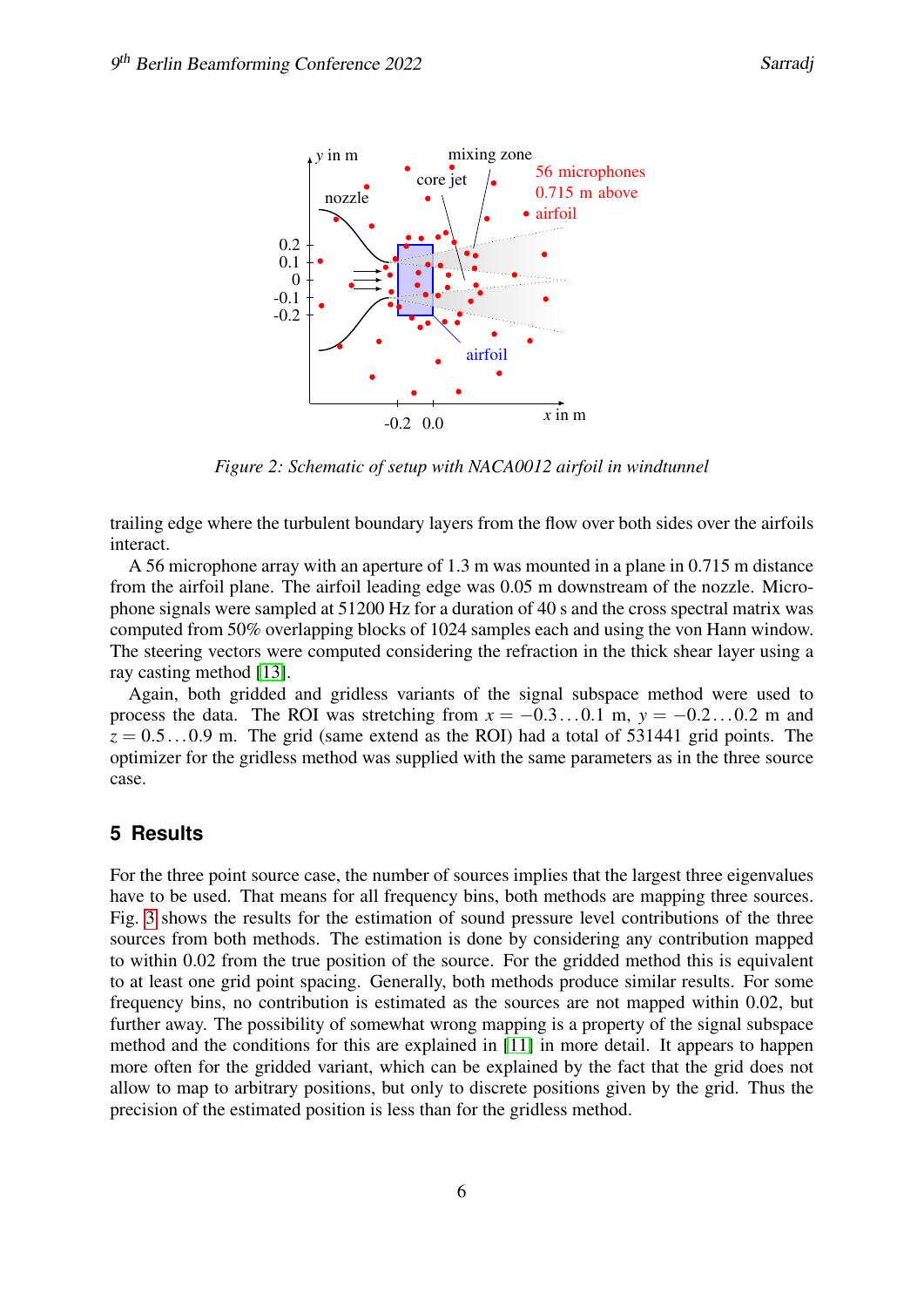

<span id="page-6-0"></span>*Figure 3: Sound pressure levels at the array from the three sources as a function of (dimensionless frequency): contributions from a sector with a radius of 0.02 around the true positions of the sources were considered,*  $\overline{\phantom{a}}$  *source A,*  $\overline{\phantom{a}}$  *source C* 

This can be seen in more detail in Fig. [4.](#page-7-0) The estimated positions of the sources deviate somewhat from the true position. This deviation is continuous for the gridless method, while the gridded method is bound to the grid resolution and discrete values. Apart from this, both methods show similar behavior. Other array methods deliver better results, especially at low frequencies, but require often more computational effort.

Both the gridded and the gridless method are implemented in Python as part of Acoular [\[14\]](#page-10-5). While the gridded method is optimized for a short run time, the implementation of the gridless method is less efficient. Still, the run time of the gridless method is considerably shorter (35 ms per frequency bin) than that for the gridless method (850 ms). These run times were achieved on a i7-10510U CPU at 1.80GHz. The comparison shows that the gridless method can be considerably faster while achieving similar results but with a better spatial resolution than the gridded variant.

For the aeroacoustic experiment, the number of sources is generally unknown. Thus, the number of eigenvalues to use has to be assessed beforehand. From the data it appeared that the first ten eigenvalues account for at least 95% of the energy. Thus, the ten eigenvalues were used for both methods. Fig. [5](#page-8-0) shows the jet and the airfoil along with three-dimensional maps of the sound pressure level contribution at the array center for the 8 kHz octave band. It is apparent that the main sources are sitting at the trailing edge where the shear layer crosses. Another region with sources is the trailing within the core jet. Upon comparing the maps from the gridded and the gridless method it becomes obvious that in the gridded map the source positions are restricted to the grid points and the arrangement appears to be more regular. The sources might also seem to be stronger than in the gridless case. The reason for this is that in the gridded case, the contributions from the frequency bins within the octave band are accumulated at a grid point if source position is found at the same grid point for multiple frequency bins. This never happens for the gridless method because the estimated source positions do never coincide for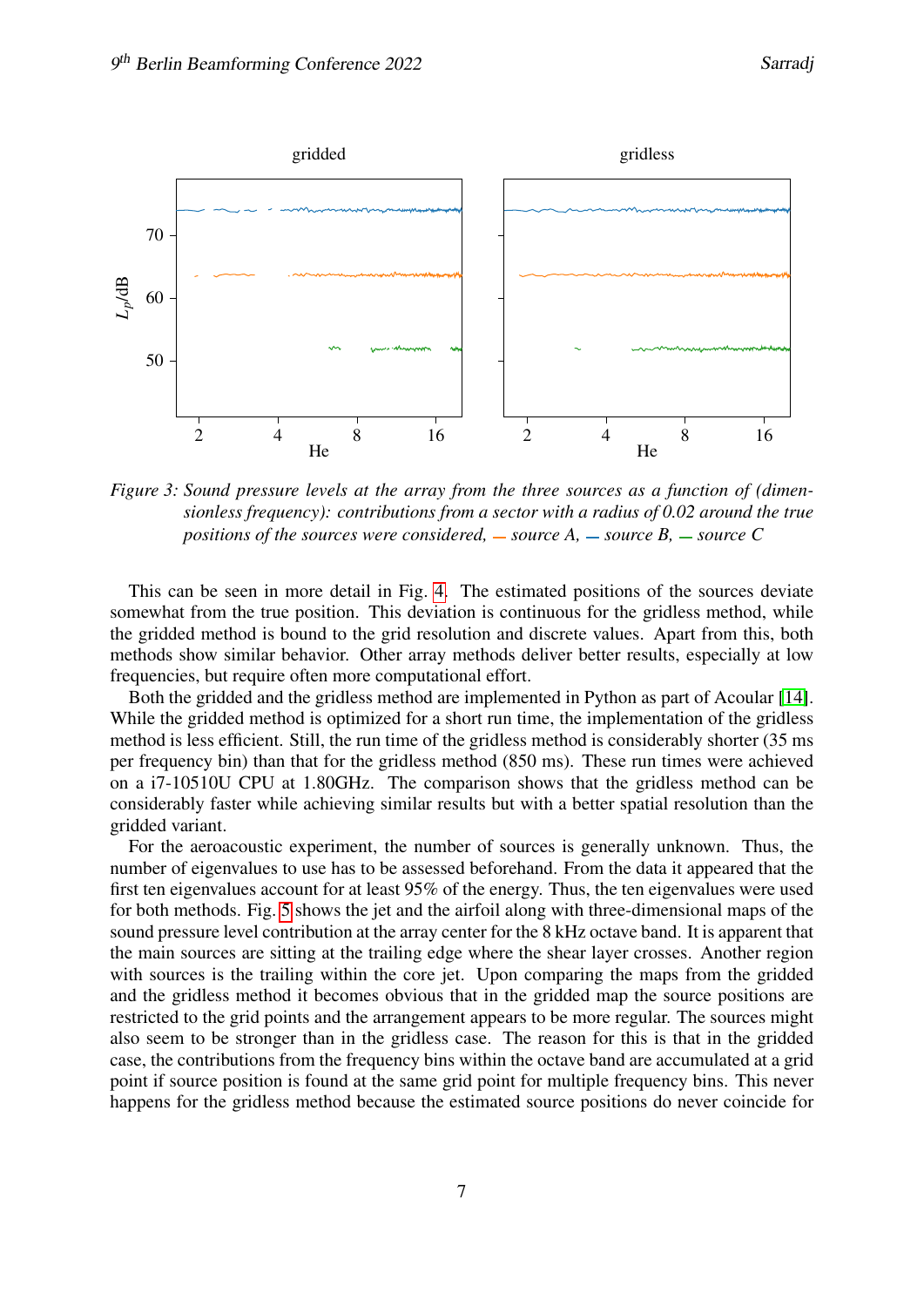

<span id="page-7-0"></span>*Figure 4: Estimated coordinates x,y,z for the position of the sources:*  $\overline{\phantom{a}}$  gridded method,  $g = gridless method, -true value$ 

different frequency bands even if the distance between them may be extremely small.

To asses the results also quantitatively, Fig. [6](#page-8-1) shows the sound pressure level contribution integrated over the trailing edge (see sector in Fig. [5\)](#page-8-0). Both methods deliver practically the same result. This shows that the gridless method may be considered as a replacement for the gridded method. Despite the huge grid, the run time advantage of the gridless method was less than for the case of three sources (about five time faster than gridded). This is due to implementation of the shear layer correction that is considerably faster when a large number of steering vectors is computed at once. For the gridless method this computation has to be done separately and sequentially for each value that is computed.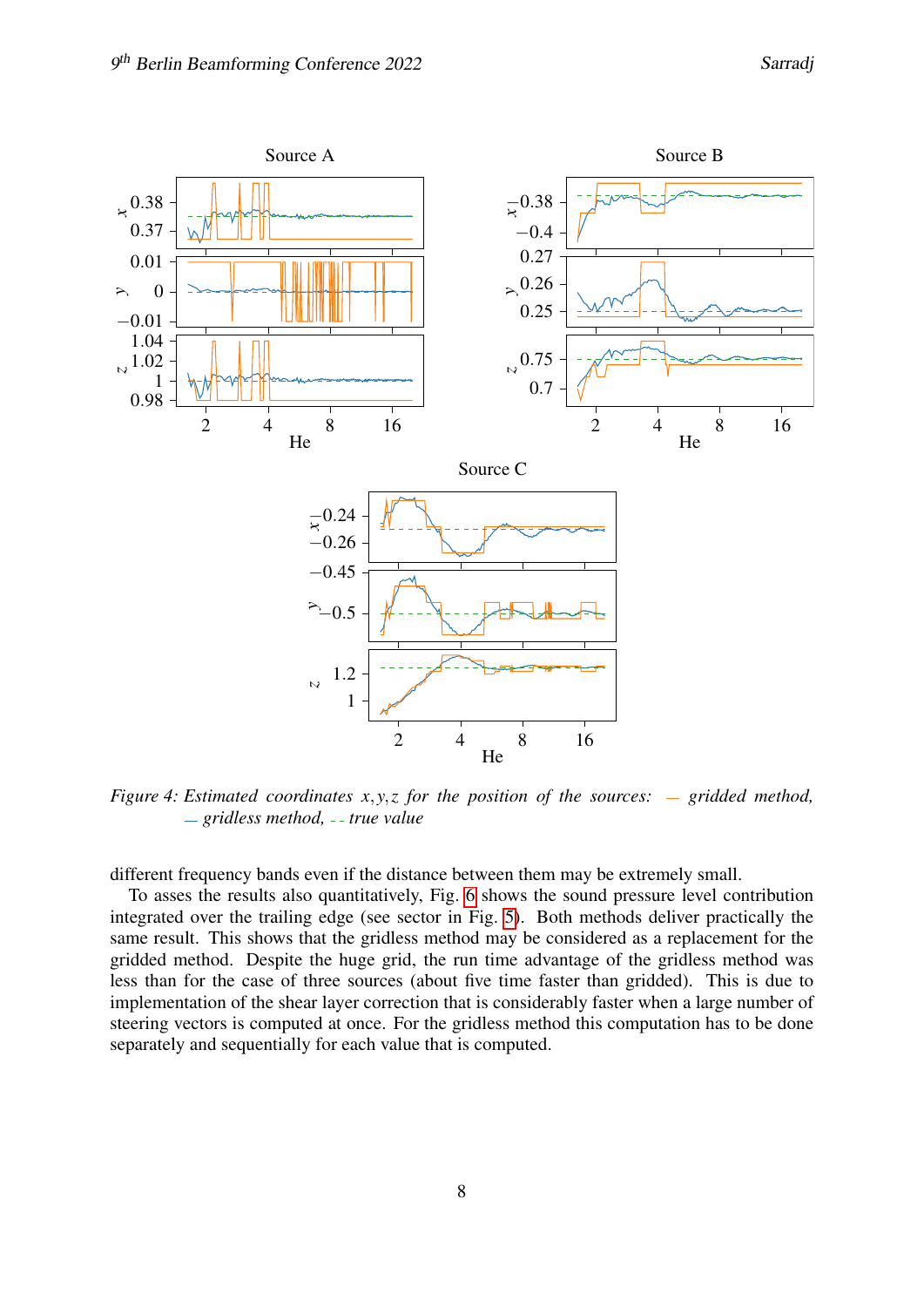

<span id="page-8-0"></span>*Figure 5: above: NACA 0012 airfoil and jet with iso-surfaces for the flow speed (10 m/s, 35 m/s, 80 m/s) and trailing edge integration sector, below: three-dimensional source mapping for the 8 kHz octave band, left: gridded, right: gridless, sphere color and size correspond to the sound pressure level contribution, range: 42...62 dB*



<span id="page-8-1"></span>*Figure 6: Sound pressure level contribution at array center integrated from the trailing edge sector shown in Fig.* [5:](#page-8-0)  $-$  *gridded method,*  $-$  *gridless method*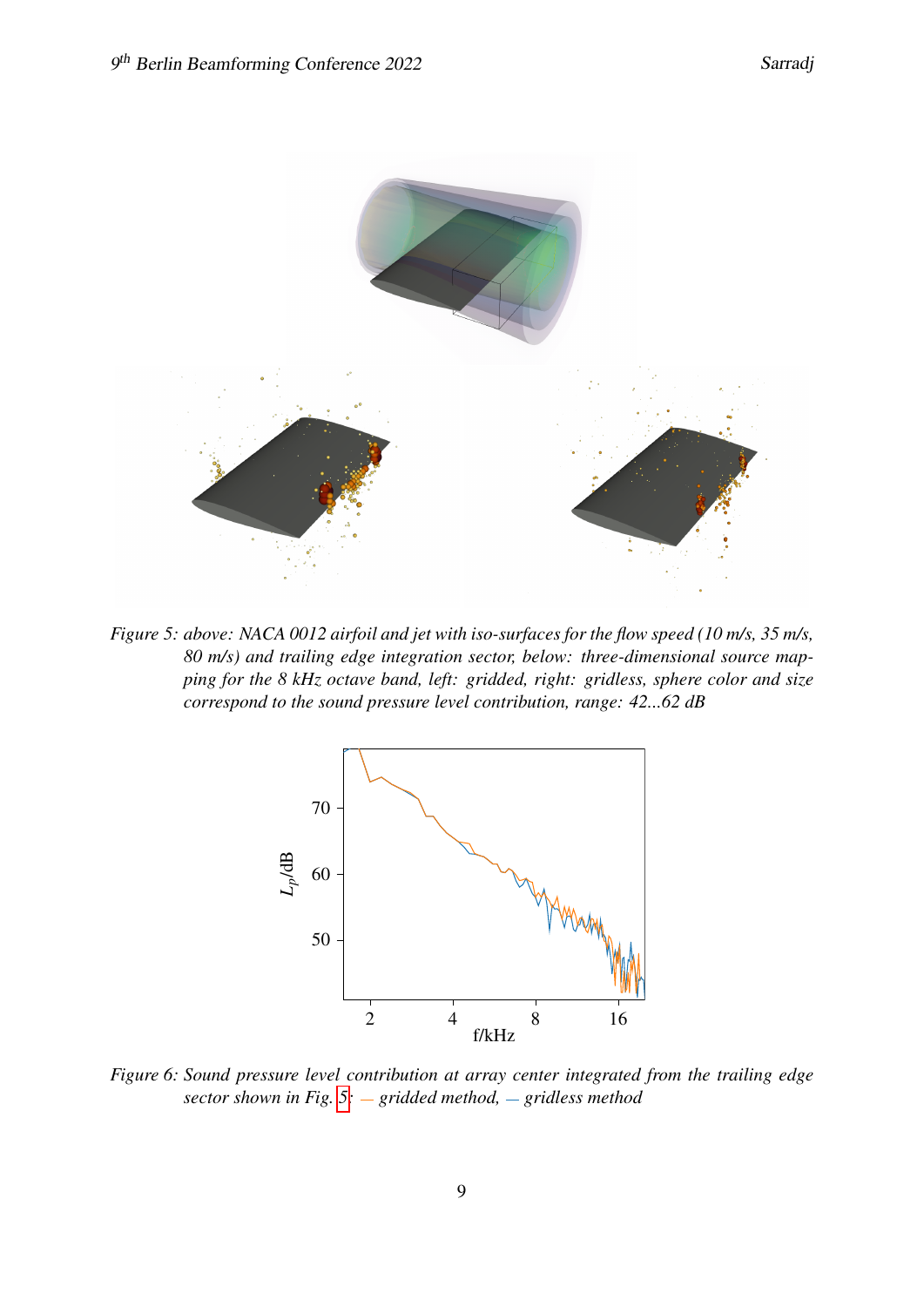## **6 CONCLUSION**

Overall the results show that the gridless method works as good as the variant with grid. It has two main advantages. First, the estimated source positions have a high precision. With the gridded method, this can only be achieved use a grid with many densely spaced points and at the cost of higher computational effort. Second, a much smaller number of values of  $B_i$  need to be computed. This is the key for achieving short run times. However, as the implementation is quite cumbersome to optimize for speed, this advantage appears to be useful only if the gridded method would need to use a large or even huge grid with well over  $10<sup>4</sup>$  grid points. This means that the use of the proposed gridless methods is predominantly advisable for three-dimensional case.

## **References**

- <span id="page-9-2"></span>[1] G. Battista, G. Herold, E. Sarradj, P. Castellini, and P. Chiariotti. "IRLS based inverse methods tailored to volumetric acoustic source mapping." *Applied Acoustics*, 172, 107599, 2021.
- <span id="page-9-0"></span>[2] H. Brick, T. Kohrs, E. Sarradj, and T. Geyer. "Noise from high-speed trains: Experimental determination of the noise radiation of the pantograph." In *Forum Acusticum 2011, Aalborg*. 2011.
- <span id="page-9-6"></span>[3] G. Chardon. "Theoretical analysis of beamforming steering vector formulations for acoustic source localization." *Journal of Sound and Vibration*, 517, 116544, 2022. ISSN 0022- 460X. doi:https://doi.org/10.1016/j.jsv.2021.116544.
- <span id="page-9-3"></span>[4] G. Chardon, J. Picheral, and F. Ollivier. "Theoretical analysis of the damas algorithm and efficient implementation of the covariance matrix fitting method for large-scale problems." *Journal of Sound and Vibration*, 508, 116208, 2021. ISSN 0022-460X. doi:https://doi. org/10.1016/j.jsv.2021.116208.
- <span id="page-9-7"></span>[5] S. C. Endres, C. Sandrock, and W. W. Focke. "A simplicial homology algorithm for lipschitz optimisation." *Journal of Global Optimization*, 72(2), 181–217, 2018.
- <span id="page-9-8"></span>[6] F. Gao and L. Han. "Implementing the nelder-mead simplex algorithm with adaptive parameters." *Computational Optimization and Applications*, 51(1), 259–277, 2012.
- <span id="page-9-5"></span>[7] A. Kujawski, G. Herold, and E. Sarradj. "A deep learning method for grid-free localization and quantification of sound sources." *The Journal of the Acoustical Society of America*, 146(3), EL225–EL231, 2019. ISSN 0001-4966. doi:10.1121/1.5126020.
- <span id="page-9-4"></span>[8] A. M. N. Malgoezar, M. Snellen, R. Merino-Martinez, D. G. Simons, and P. Sijtsma. "On the use of global optimization methods for acoustic source mapping." *The Journal of the Acoustical Society of America*, 141(1), 453–465, 2017. doi:10.1121/1.4973915.
- <span id="page-9-1"></span>[9] T. Padois and A. Berry. "Two and three-dimensional sound source localization with beamforming and several deconvolution techniques." *Acta Acustica united with Acustica*, 103(3), 392–400, 2017.